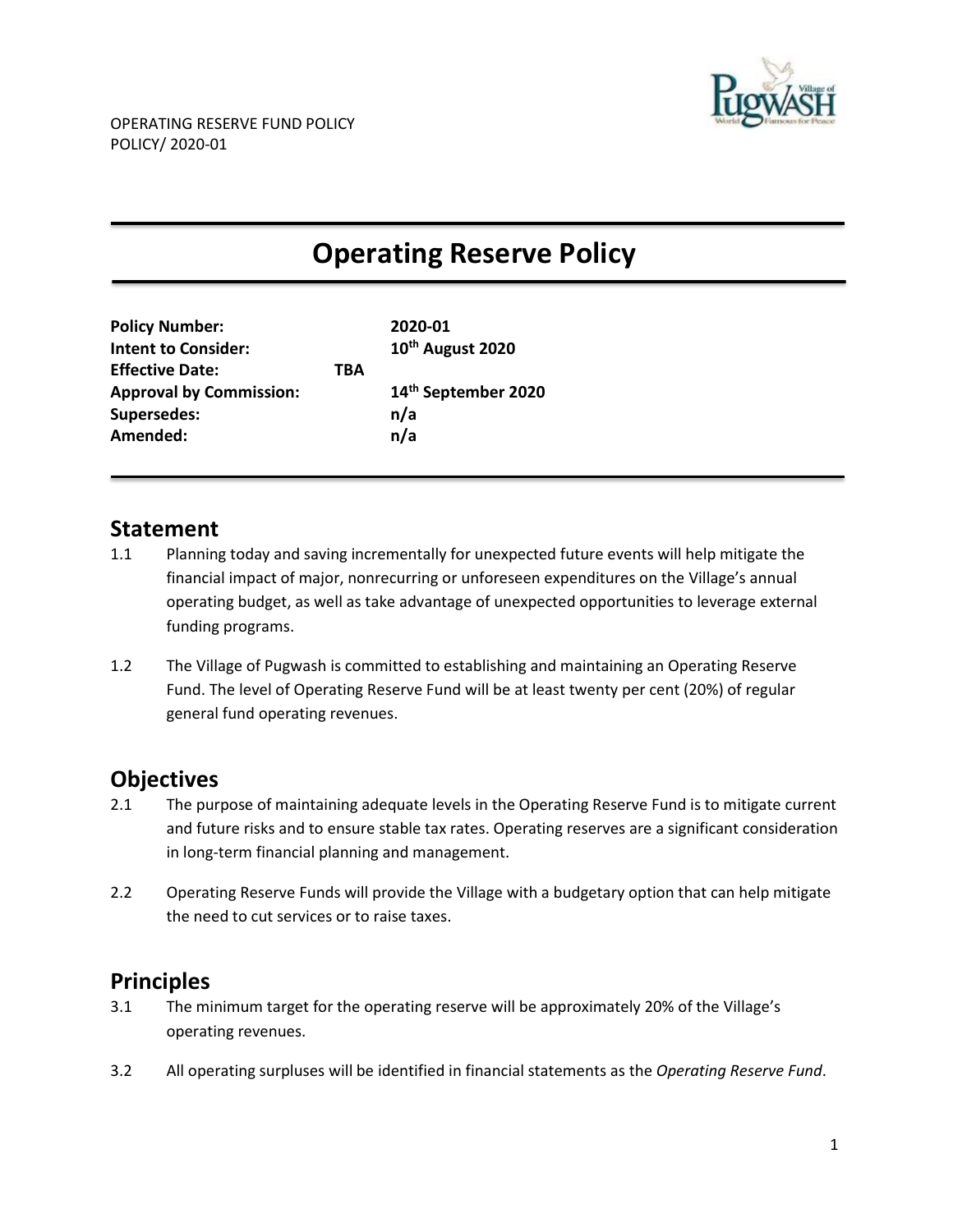

- 3.3 To reduce banking costs, the *Operating Reserve Fund* will be held in the same bank account as the general Village operating account.
- 3.4 Amounts to be declared as the Operating Reserve Fund will be included in the annual budget.

#### **Uses**

- 4.1 The operating reserve may be used to smooth significant fluctuations in operating expenditures and/or revenue loss which cannot be anticipated and are beyond the control of the organization. The Commission may use the fund for both operating and capital purposes.
- 4.2 The Commission may use funds from the Operating Reserve Fund in the normal course of operations, but maintain the minimum approved balance, as applied:
	- 4.2.1 in the annual draft Operating Budget;
	- 4.2.2 during Operating Budget deliberations;
	- 4.2.36 to other funds as part of budget deliberations.
- 4.3 The Commission may apply funds from the Operating Reserve Fund which lowers the fund balance below the minimum approved balance, in an emergency situation, such as:
	- 4.3.1 a significant storm, tidal surge or snow event;
	- 4.3.2 a required property purchase;
	- 4.3.3 a transfer of service/costs to the Village that could not be reasonably budgeted or foreseen;
	- 4.3.4 a required payment under existing legislation that could not be foreseen;
	- 4.3.5 an emergency requiring repairs to a Village asset;
	- 4.3.6 a major revenue shortfall that could not be predicted.
- 4.4 The assumption under these situations is that there is no other funding source available or other sources are ruled out. This also assumes that a review of the existing budget to take cost cutting measures in other areas will not have sufficient impact to mitigate the costs of an emergency situation.
- 4.5 To bring the Operating Reserve Fund back to the minimum balance, the amount of the shortfall is to be included in the draft budget for the following fiscal year. During budget deliberations, Commission can approve, amend or develop a phase in approach to balance the Reserve over a number of fiscal periods.

### **Application**

This policy applies to the Operating Reserve Fund of the Village of Pugwash.